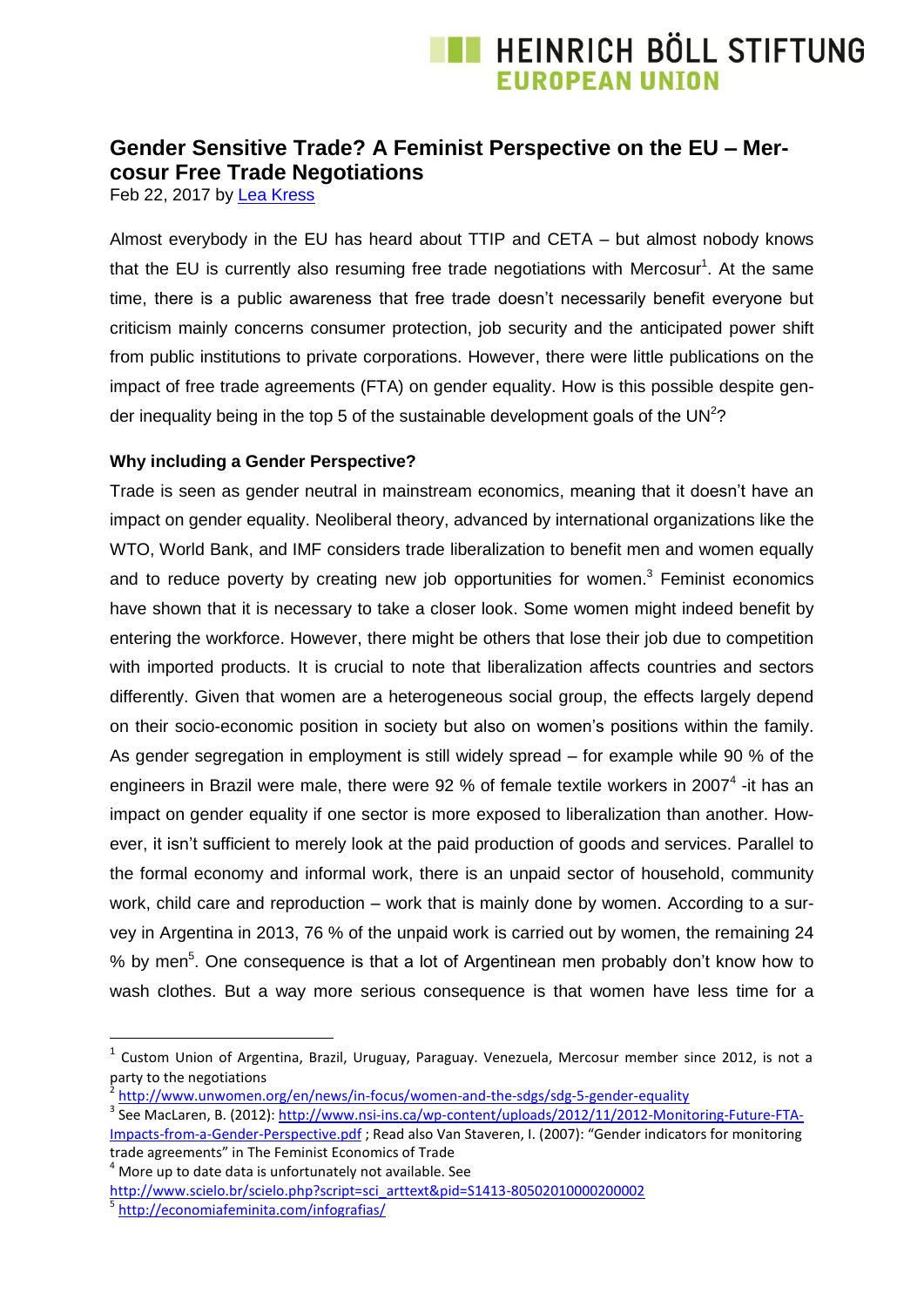# **E HEINRICH BÖLL STIFTUNG EUROPEAN UNION**

steady job and to get new qualifications. This deep structural inequality underpins labour market inequalities. Hence, trade policies that only focus on the paid economy will be gender biased, because they disregard the social obligations women have within their families $6$ .

#### **Gender Mainstreaming in EU (Trade) Policy**

Gender equality is one of the founding values of the European Union. Its history dates back to the Treaty of Rome in 1957 where the principle of equal pay for equal work got established. However, it takes more than one declaration to achieve this aim – and certainly a lot of time as we can see today. A turning point was the Beijing Platform for Action held in 1995. Since this UN Women's conference a gender perspective has been integrated into a broad variety of policy areas – the idea of the so called "gender mainstreaming" was born. Shortly after the conference the European Commission (EC) committed itself to integrating a gender perspective in all policies in 1996<sup>7</sup>. In Article 8 TFEU it is written that "in all its activities, the Union shall aim to eliminate inequalities, and to promote equality, between men and women<sup>38</sup>. In addition, the EC regularly develops a more concrete "strategy for equality between men and women". In its 2010 – 2015 strategy $^9$  a paragraph is dedicated to trade policy. Sustainability Impact Assessments (SIAs) are explicitly mentioned there as a tool to address the issue of gender equality. However, in the current strategy for  $2016 - 2020^{10}$ , trade is only mentioned superficially. Let's have a closer look at whether and how gender equality is integrated into EU trade policies and explicitly the free trade negotiations with Mercosur.

A good starting point is to check the strategy "Trade For All"<sup>11</sup> by DG Trade. Commissioner Malmström claims in the foreword of the publication that the new approach will ensure that "EU trade policy is not just about interests but also about values". Given that gender equality is elsewhere proclaimed as a founding or core value of the EU it is surprising that it is not even once mentioned in this trade strategy.

This lack of policy coherence has been addressed by the European Parliament (EP). In 2015 it published the in-depth analysis "The EU's Trade Policy: from gender-blind to gendersensitive?"<sup>12</sup> which underscores the fact that trade affects women differently than men both in terms of employment opportunities and as receivers of public services. Regarding the EU Trade Policy it assesses that there is a "lack of full understanding of and commitment to gen-

<sup>9</sup> [http://ec.europa.eu/justice/gender-equality/files/documents/strategy\\_equality\\_women\\_men\\_en.pdf](http://ec.europa.eu/justice/gender-equality/files/documents/strategy_equality_women_men_en.pdf)

<sup>6</sup> Elson, D., Grown.C., & Van Staveren I.: "Why a feminist economics of trade?" in The Feminist Economics of Trade

<sup>&</sup>lt;sup>7</sup> EIGE:<http://eige.europa.eu/gender-mainstreaming/what-is-gender-mainstreaming>

<sup>8</sup> <http://eur-lex.europa.eu/legal-content/EN/TXT/?uri=celex%3A12012E%2FTXT>

<sup>&</sup>lt;sup>10</sup> [http://ec.europa.eu/justice/gender-equality/document/files/strategic\\_engagement\\_en.pdf](http://ec.europa.eu/justice/gender-equality/document/files/strategic_engagement_en.pdf)

<sup>11</sup> [http://trade.ec.europa.eu/doclib/docs/2015/october/tradoc\\_153846.pdf](http://trade.ec.europa.eu/doclib/docs/2015/october/tradoc_153846.pdf)

<sup>12</sup> [http://www.europarl.europa.eu/RegData/etudes/IDAN/2015/549058/EXPO\\_IDA\(2015\)549058\\_EN.pdf](http://www.europarl.europa.eu/RegData/etudes/IDAN/2015/549058/EXPO_IDA(2015)549058_EN.pdf)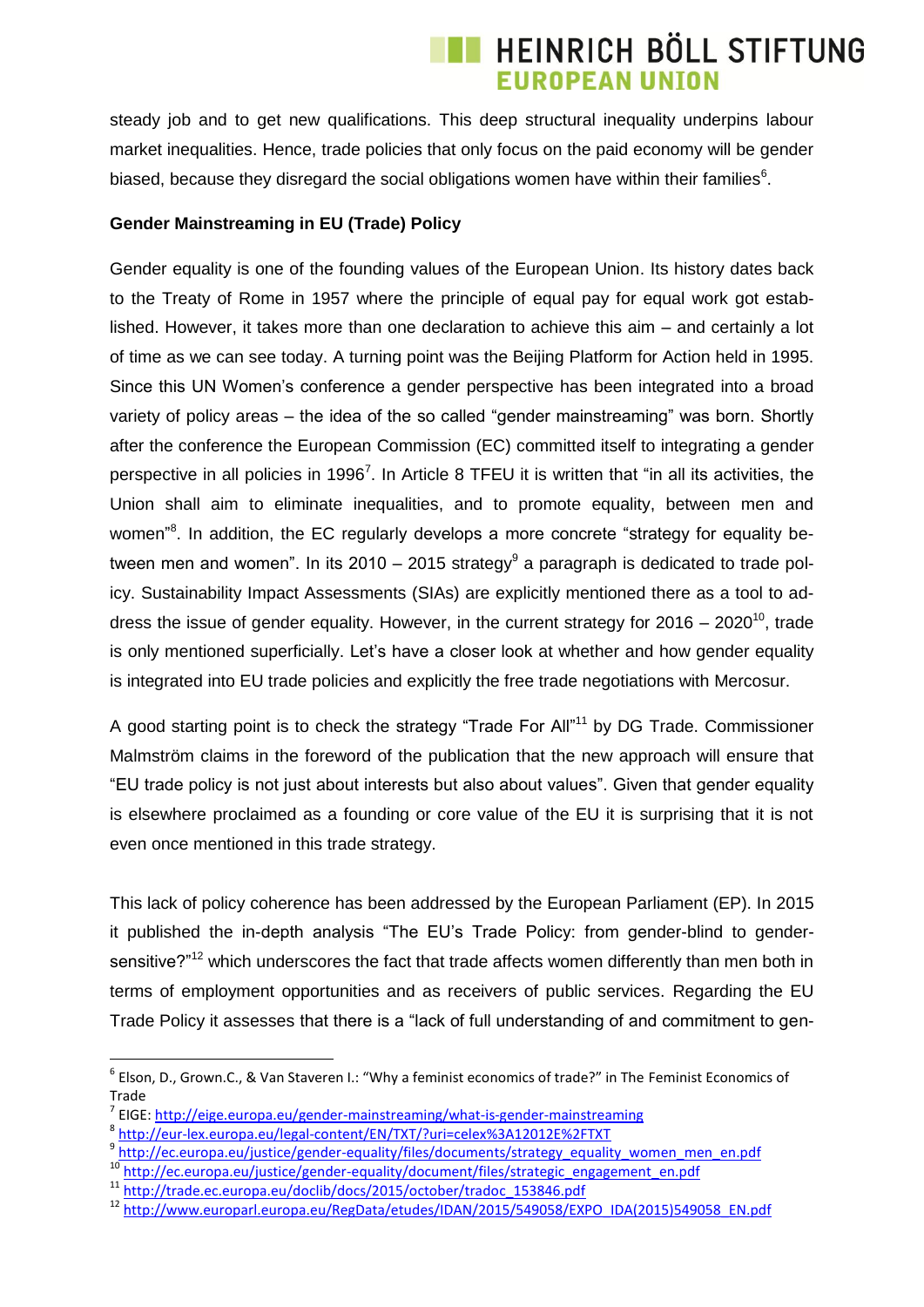# **E HEINRICH BÖLL STIFTUNG EUROPEAN UNION**

der equality" in DG Trade and concludes that gender mainstreaming hasn't been considered as a priority. The feminist network WIDE+ has come to the same conclusion.<sup>13</sup> WIDE+ also welcomes recommendations to improve the gender assessment in the SIAs and demands that they are done at the beginning of the negotiations. Further recommendations by WIDE+ for a more coherent approach of the EU towards gender equality are taken up below.

#### **EU – Mercosur FTA: A good thing is worth waiting for?**

More than 20 years have passed since the two trading blocs signed an inter-regional Framework Agreement in 1995. Back then the idea already was to use this as a framework for a more comprehensive bi-regional association agreement. Negotiations were launched in 1999<sup>14</sup>. However, negotiations for such an agreement based on political dialogue, cooperation and the establishment of a free trade area only advanced stagnantly and were even temporarily suspended. But in the last months, since May 2016, they gathered pace again. The timing of the re-launch of negotiations is not coincidental, but provoked by political change in Mercosur countries. The two largest economies - Argentina and Brazil – both recently underwent a change of government and are now governed by neoliberal and conservative heads of states that are in favour of a new trade deal with the EU*.* 

On the EU's side, time was used to compile a Sustainability Impact Assessment (SIA). DG Trade uses this tool to predict the "potential economic, social, human rights, and environmental impact of ongoing trade negotiations". As mentioned above, this offers the opportunity to also analyze potential effects on women and gender equality. The SIA on Mercosur was done in 2009. It doesn't contain a separate chapter on gender (equality) but gender issues are addressed several times. The overall conclusion of the study in relation to gender is that "Gender impacts are expected to be mixed and relatively small" <sup>15</sup>. In the section on "Rural Livelihoods, Decent Work Conditions and Gender Issues in Mercosur" it is indicated that new land conflicts could arise as a result of increased competition for new arable land. Small scale (female) farmers "could be the losers of that process". This formulation hides the devastating consequences of an increase in land demand. Especially the export-oriented soy production in Argentina and Brazil that is in the hands of a few is a threat to both subsidence farmers and indigenous communities. Because of unclear land rights these groups are at risk to lose not only the land they and their families live on but also the land they live off<sup>16</sup>. In the SIA women are considered as one of the most vulnerable groups amongst the rural popula-

<sup>&</sup>lt;sup>13</sup> [https://wideplus.org/2015/09/28/wide-intervention-to-the-study-commissioned-by-the-ep-the-eus-trade](https://wideplus.org/2015/09/28/wide-intervention-to-the-study-commissioned-by-the-ep-the-eus-trade-policy-from-gender-blind-to-gender-sensitive-22-september-2015/)[policy-from-gender-blind-to-gender-sensitive-22-september-2015/](https://wideplus.org/2015/09/28/wide-intervention-to-the-study-commissioned-by-the-ep-the-eus-trade-policy-from-gender-blind-to-gender-sensitive-22-september-2015/)

<sup>&</sup>lt;sup>14</sup> [https://polcms.secure.europarl.europa.eu/cmsdata/upload/90cebd80-adc5-4bdb-9d95](https://polcms.secure.europarl.europa.eu/cmsdata/upload/90cebd80-adc5-4bdb-9d95-cfaed59566ed/DV1031566EN.pdf) [cfaed59566ed/DV1031566EN.pdf](https://polcms.secure.europarl.europa.eu/cmsdata/upload/90cebd80-adc5-4bdb-9d95-cfaed59566ed/DV1031566EN.pdf)

<sup>15</sup> SIA (2009): [http://trade.ec.europa.eu/doclib/docs/2008/november/tradoc\\_141394.pdf](http://trade.ec.europa.eu/doclib/docs/2008/november/tradoc_141394.pdf)

<sup>16</sup> <http://www.mdpi.com/2071-1050/1/4/1120/htm>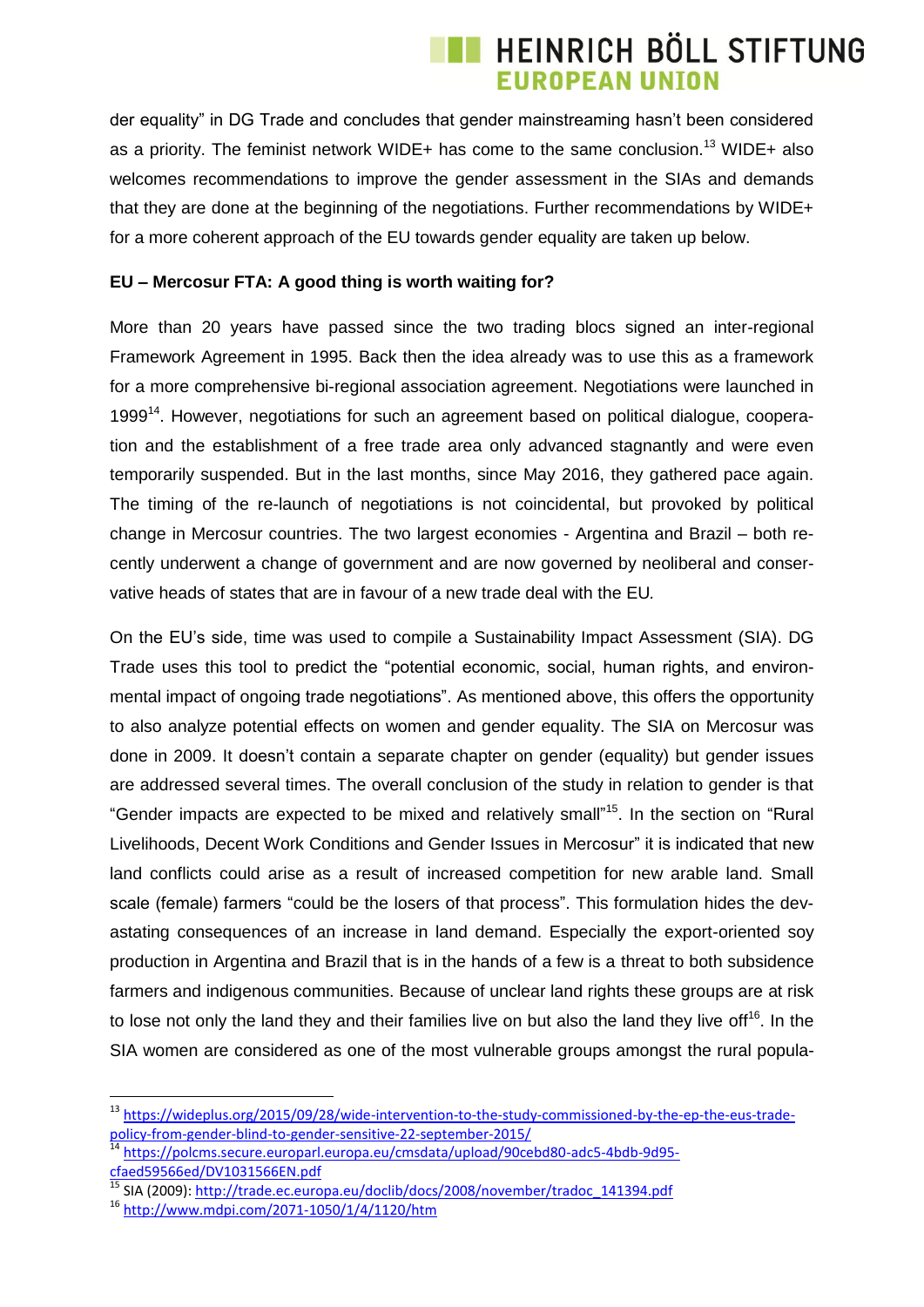### **TE HEINRICH BÖLL STIFTUNG EUROPEAN UNION**

tion in all Mercosur countries. According to the study this results from unequal employment opportunities, especially in the formal sector, and "differentiated access to and control of land and other productive assets". Furthermore, a more differentiated analysis of the Mercosur countries is not included. Considering that the agricultural sector in Argentina is highly industrialized whereas subsidence farming, often headed by women, is widely spread in Paraguay, it is clear that trade liberalisation will have different impacts.

Moreover, the SIA glances at the possible impact on women in the manufacturing sector. The final conclusion here is that the "overall gender impact is expected to be relatively neutral" (SIA, 2009) although there might be impacts on particular industries, where female employment is concentrated. The general pattern suggests the assumption that women are concentrated in low-skilled processing jobs, for example in the textile sector. Besides a further analysis of these specific sectors it is generally of interest to study the impacts of changes due to trade liberalisation. Impacts on a highly male dominated export-oriented sector like the automobile industry also have indirect impacts on women's lives. If their husbands lose their job due to increased import competition, these men will probably be frustrated and domestic violence against women might increase. Clearly, there are much more dimensions to take into account than dealt with in the SIA.

Two effects are completely missing in the paper. Besides the changes in employment structures and wages, changes in prices of goods affect consumption patterns. Increasing import competition may lead to lower prices. Women may benefit in their roles as consumers and care-givers. At the same time these changes in consumption patterns might provoke a decline in demand of local products and small producers - often women - may suffer. The second effect not mentioned is on public services. Tariff reductions might lead to a loss of government revenues, resulting in privatisation and cuts for social programmes. Again women will be hit hardest because of their social obligations within family and society.

In summary it can be said that the SIA on Mercosur is only scratching on the surface of the impacts on women by not integrating the diversity of the countries and their sectors into their considerations, and by neglecting the analysis of indirect impacts on women through changes in men's employment or public services. Gender equality can neither be analysed nor achieved if only women are looked at. Furthermore, it needs to be said that the SIA is not binding – therefore it remains unclear if and how the findings of the SIA are used by the negotiators.

#### **What can the EU do; what should it do?**

First of all, there is a need for political will on both sides of the negotiation teams. The importance of gender sensitive trade policies needs to be recognized and commitments need to be made. EU Chief Negotiator Sandra Gallina should ensure that a gender perspective is in-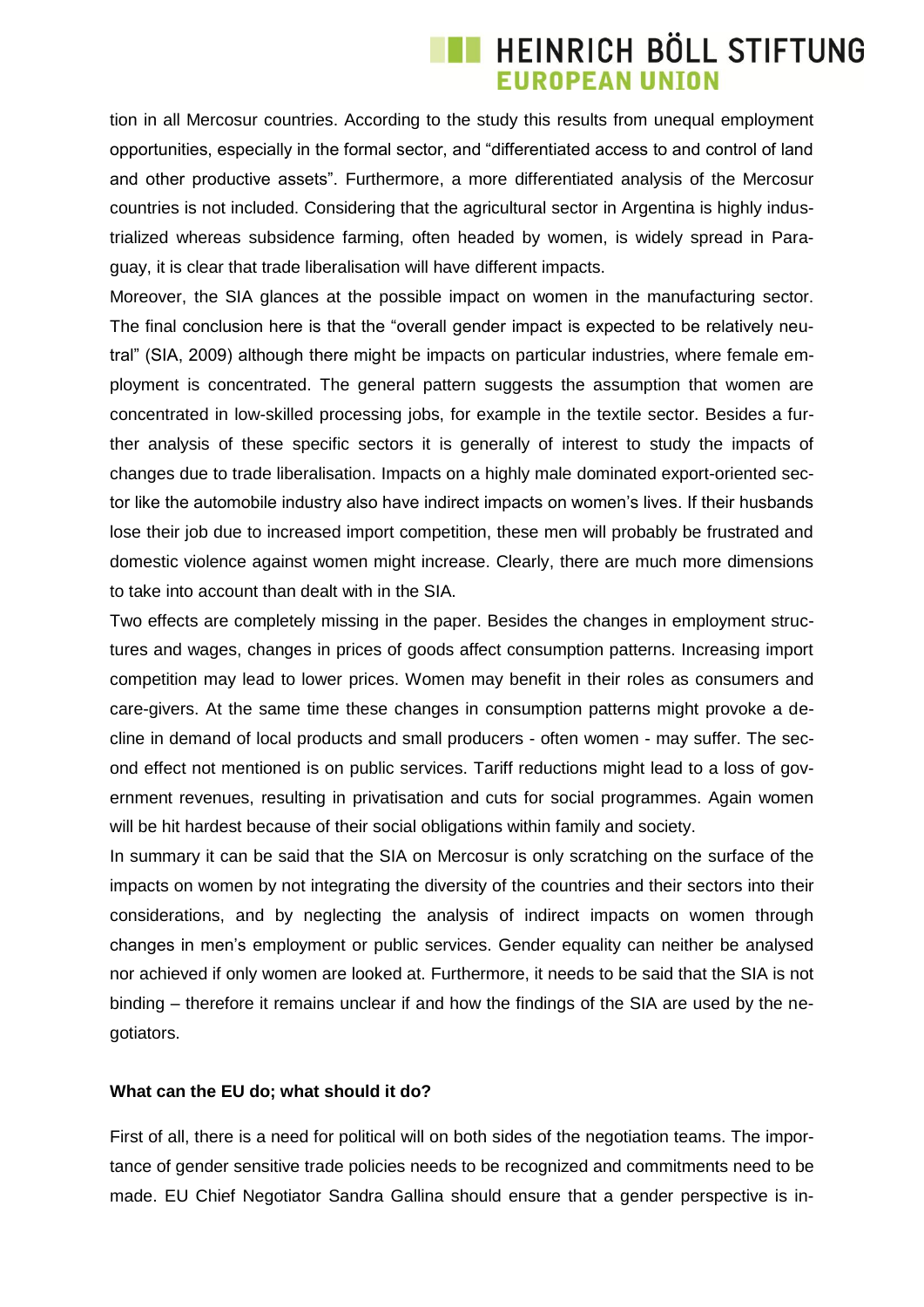## **TE HEINRICH BÖLL STIFTUNG EUROPEAN UNION**

cluded in the negotiation process and that there is a strong Trade and Sustainable Development chapter of the association agreement.

Secondly, a more comprehensive gender impact assessment has to be done. The various effects on women's lives should be thought through, especially on Mercosur countries, where women tend to be in weaker positions than women here in the EU. The questions raised should address the direct effects on productive structures and the labour market, but also the impacts on consumption habits and indirect effects on the social life and equality. Women's organisations emphasise the importance to analyse the relationship between free trade and the social and reproductive roles of women $17$ .

Will there be a job increase in the exporting sector? If so, are women likely to be employed or will their social roles prevent them from benefiting? How will wages be affected and under what conditions will women be working? To what extend will the reductions of trade taxes restrain the public budget for social services and will women have to take over these services? But it is not only necessary to look at the absolute consequences for women, but also to consider the consequences relative to men. Will liberalization contribute to a more equal relationship between men and women, also with respect to reproductive and social tasks? If women earn more, does this increase their independence? Is domestic violence likely to increase? Will the process of urbanisation be accelerated and which roles will women and men adapt to? These questions shall only serve as an example of the variety of issues that should be included into a serious SIA. It shall illustrate that there is a need for further empirical analysis.

However, research on gender trade effects are limited by a lack of gender-specific data. Therefore, it is important that the EU demands its trading partners to start collecting sexdisaggregated data. Case studies on key sectors that are most affected by trade – sectors that might face import competition and export sectors – provide a useful tool to better predict the possible effects on women's lives and to counteract the negative ones. Based on these findings the Mercosur negotiation team has to decide how to prevent harm: either by excluding certain sectors from the agreement or by putting in place accompanying policies to counteract possible negative effects.

Women's organisations have drawn general conclusions from previous FTAs like NAFTA or the EU-Korea FTA. Based on their work there are several recommendations or claims to make:

<sup>&</sup>lt;sup>17</sup> WIDE, GEM & CISCA (2001): International trade and gender inequality: A gender analysis of the trade agreements between the European Union and Latin America: Mexico and Mercosur